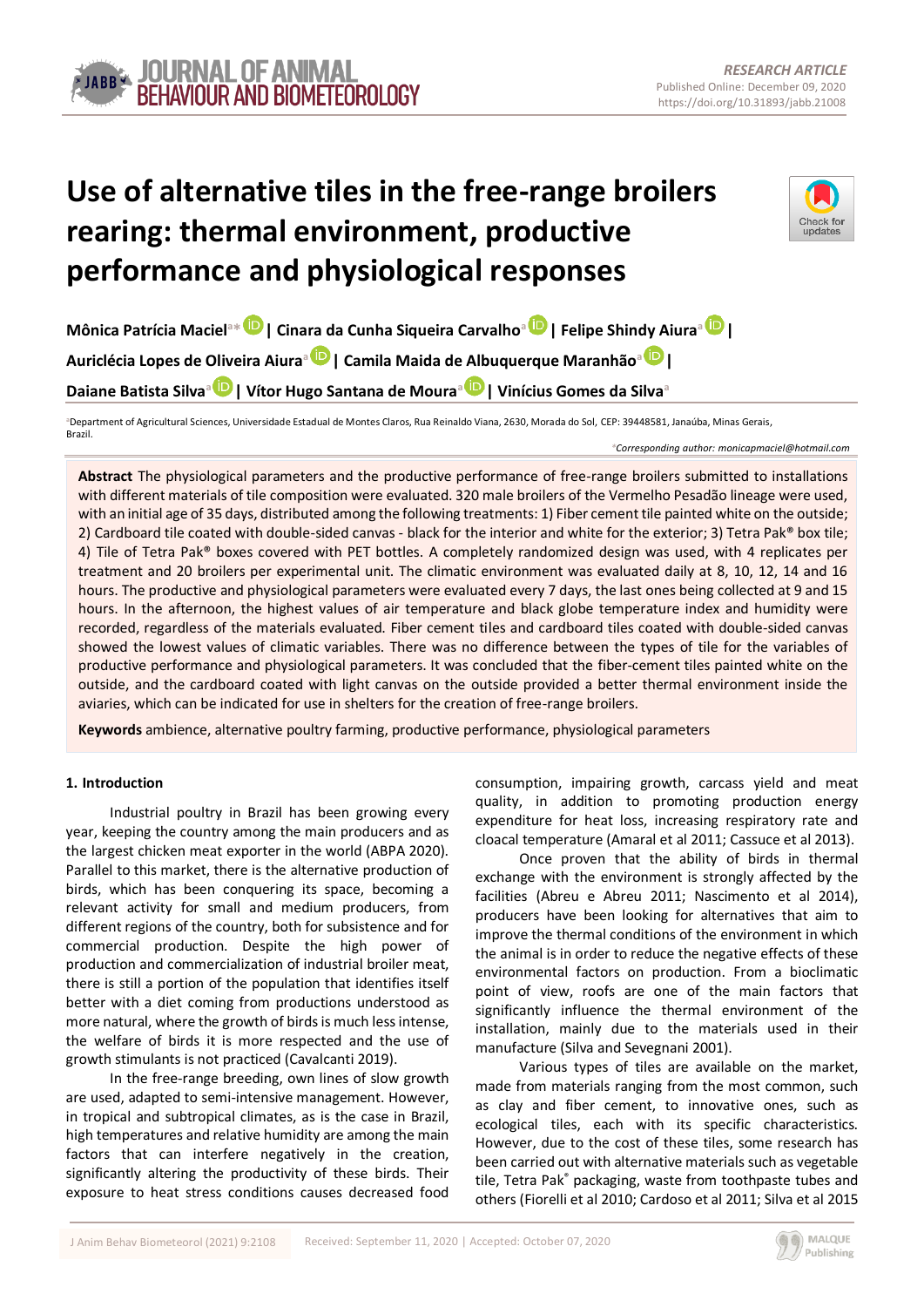). Another alternative would be the use of polyethylene terephthalate (PET) based packaging, which, in addition to helping to reduce the costs of installations, prevents these packaging from being mistakenly disposed of, contributing to the reduction of environmental pollution.

In this sense, seeking information regarding the efficiency of alternative materials in making roofing tiles for poultry houses can bring great benefits to the creation of free-range broilers, minimizing production losses due to thermal stress and providing the producer with an alternative that reduces the cost of installations, in addition to benefiting the environment, since the materials used in making the tiles are commonly released into nature causing pollution.

Given the above, the objective of this research was to evaluate the physiological parameters and the productive performance of free-range broilers submitted to installations with different materials of tile composition.

## **2. Materials and Methods**

Animal care and handling procedures followed the guidelines of the Ethics Committee on the Use of Animals in Experiments of the Universidade Estadual de Montes Claros (Process N° 091/2015). The experiment was carried out at the experimental farm of the Universidade Estadual de Montes Claros (UNIMONTES), located in the city of Janaúba, Minas Gerais, with a duration of 50 days. The experimental area was composed of 16 paddocks of 60 m² each, equipped with a screened wooden aviary on its sides, with measures of 1.8 m in height x 1.50 m in depth x 1.50 m in width, positioned in the east / west direction. Each aviary was equipped with a tubular feeder and a pressure type (manual) waterer. Outside the aviary, in a covered area, a pendant water cooler was installed. The paddocks area was separated by screens and fence posts and covered on its surface by Tifton grass, and on

its sides, there are rows of *Azadirachta indica* (Nim) trees for shading the area.

320 male free-range broilers of the Caipira Pesadão strain, 35 days old and average initial weight of  $700g \pm 0.68g$ , were distributed in a completely randomized design with 4 treatments and 4 repetitions, totaling 16 plots of 20 birds each.

For the climatic variables, a completely randomized design was adopted with 4 treatments (types of tiles) x 5 collection times, with 4 repetitions.

The densities used were 1 bird every 3  $m<sup>2</sup>$  in the paddock and 10 birds in 1  $m<sup>2</sup>$  in the aviary. The broilers received commercial rations, with the feeding program divided into 2 stages: 35 to 60 days (growth ration with 18% crude protein and 3150 Kcal/Kg of metabolizable energy) and 61 to 85 days (termination ration with 17 % of crude protein and 3200 Kcal/Kg of metabolizable energy). The water was made available at will and the ration was provided once a day. During the night, animals were collected from aviaries to prevent attacks by predators.

The treatments consisted of four types of tiles made with alternative materials (Figure 1) with measures of 2 m wide x 2.80 m long, being: TF = fiber cement tile (fiber cement tiles painted on the outside with paint white); TPL = cardboard tile + double-sided canvas (cardboard covered by double-sided plastic canvas, with the white part facing the outside area and the black part facing the inside); TTP = tile of Tetra Pak® boxes (Tetra Pak® type boxes, previously opened and washed, installed with the laminated part facing outwards); and TTPP = tile of Tetra Pak® boxes + PET bottles (Tetra Pak® type boxes, previously opened and washed, installed with the laminated part facing outwards, covered with tiles made with PET bottles, in color green).



Figure 1 Roofing materials used for making the tiles: A- Fiber cement; B- Cardboard covered with double-sided canvas; C- Tetrapak® boxes and D- Tetrapak® boxes covered with PET bottles.

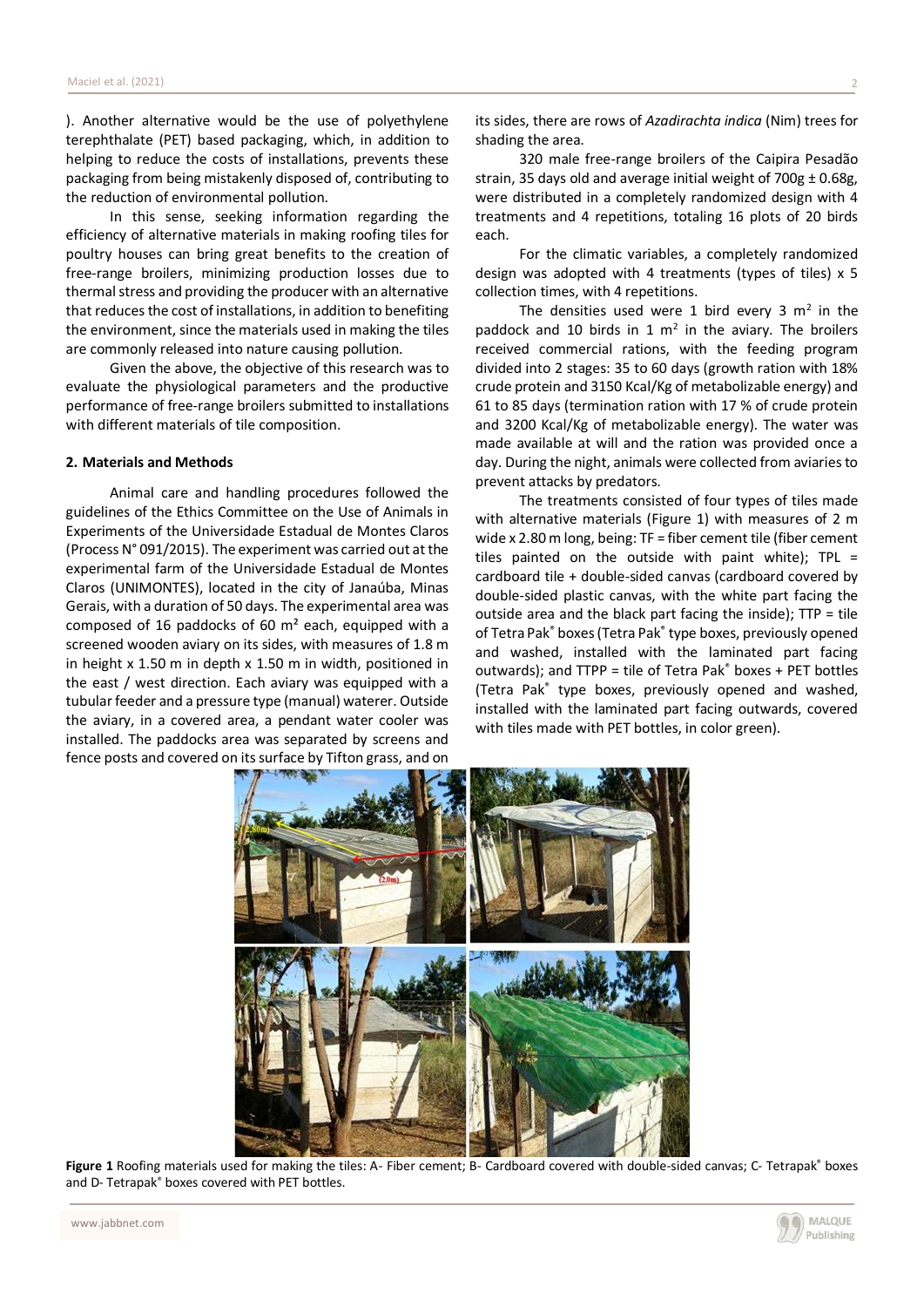To characterize the thermal environment, the dry bulb (Tbs) and wet bulb (Tbu) temperatures were collected during the period with a thermo-hygrometer and the black globe temperature (Tgn) with a mercury thermometer placed inside a black globe. The devices were installed at the height of the birds and the data collected manually, every two hours, starting at 8 am and ending at 4 pm. With data on climatic variables, the Black Globe Humidity Index (BGHI) was calculated using the following formula proposed by Buffington et al (1981):

$$
BGHI = tgn + 0.36 \times Tpo + 41.5
$$

where: Tpo is the dew point temperature (°C) and Tgn is the temperature of the black globe (°C).

The physiological parameters were evaluated every 7 days at 9:00 am and 3:00 pm by randomly selecting three birds per plot. Rectal temperature measurements were performed, using a digital clinical thermometer and the respiratory rate, by counting, with a stopwatch, the number of abdominal movements performed by the bird during 15 seconds (later being multiplied by 4 to obtain the value in minutes).

The performance evaluation of the birds was made through feed consumption, body weight gain and feed conversion. Feed consumption was determined at the end of each week by the difference in the weight of the feed supplied and the remaining feed in the feeders. The birds were weighed weekly and the number of dead birds was recorded to calculate the percentage of mortality. Feed conversion was expressed in terms of kilogram of feed consumed per kilogram of weight gain.

Climatic variables, physiological parameters and performance were subjected to analysis of variance through the computer program SISVAR® (Ferreira 2011). The differences between the means related to the performance variables were evaluated by the Tukey test and those related to the climatic variables were subjected to regression analysis, both at 5% probability.

#### **3. Results and Discussion**

There was an effect of the times on the studied variables, presenting quadratic behavior (*P* < 0.05). The highest values of air temperature were observed at 2 pm, with a maximum value of 33.7 °C. The relative humidity values were higher in the morning, with a marked reduction throughout the day. As the air temperature increased and the relative humidity decreased, consequently, the UTI values increased. Medeiros et al (2005) found that broilers raised in BGHI conditions between 69 and 77 have higher productivity and better production parameters. Therefore, the values observed in this experiment, after 10 am, were above what is recommended as ideal to provide thermal comfort for broilers.

There was a significant effect (*P* < 0.05) of the different types of tiles on air temperature and BGHI (Table 1).

Regardless of the type of tile used, there was an effect of the times on all variables where the regression analysis showed a quadratic effect (*P* < 0.05). There was no significant interaction for the relative humidity of the air and  $(P > 0.05)$ between the types of tiles and times (Table 1).

The air temperature obtained inside the aviary with white painted fiber cement tile on the outside provided a better result than the Tetra Pak® box tile, not differing from the others. Tinôco (2001) states that the painting of the tiles with the white color is able to reduce the heat penetration inside the installations due to the increased reflection of solar radiation, since the white paint reduces the absorbance coefficient of the tile, reducing the temperature gradient and, consequently, the thermal flow into the installation. Tetra Pak® packages, also known as "long life", are formed by several layers of different materials such as paper, low density polyethylene and aluminum (Pedroso and Zwicker 2007). This constitution makes it possible to absorb moisture by changing the thermal conductivity of the material.

For BGHI, fiber cement tiles painted white on the outside (TF) and cardboard + double-sided canvas (TPL) provided better results than the others. Matos Júnior (2012), working with mobile aviaries with different types of coverage, also obtained better results with TPL from 10 am to 2 pm with averages 75.03 and 77.42, respectively. According to Baêta and Souza (2010) painting a light colored surface, especially white, is a good way to increase reflectivity. Changing the radiation absorption coefficient by painting is a very simple and economical procedure, in addition to being an efficient way to mitigate the negative effects of radiation on a building, especially in hot seasons. The fact that the canvas has the clear part positioned to the outside also contributed to the reflectivity of the sun's rays, thus making it possible, with the fiber cement covering, to lower the UTI values.

Regardless of the type of tile used, the physiological variables of the broilers did not differ (Table 2).

Dias et al (2016), in a research on the evaluation of free-range chicken lines in the northern region of Minas Gerais reared in aviaries with fiber cement tiles, found higher rectal temperature values, but close to those of this study, with an average of 41.5 °C. According to the researched literature (Dionello et al 2002; Silva et al 2003; Nazareno et al 2011), the rectal temperature averages that characterize a comfort condition for broilers vary between 41 to 42 °C, values close to found in that work. This shows that, despite the adverse climatic conditions, the birds managed to maintain their internal temperature, showing that the strain used was shown to be adapted to the environment.

The results of the variables final weight, feed intake, weight gain, and feed conversion did not differ between treatments (Table 3). Madeira et al (2010) in a study with birds of the Caipira Pesadão strain found values of weight gain and feed consumption different from those of this work being 3.21 kg and 10.76 kg, respectively, similarly to Castilho et al (2013) who obtained an average weight gain of 2.69 kg. However, Dias et al (2016) found values closer to that of this

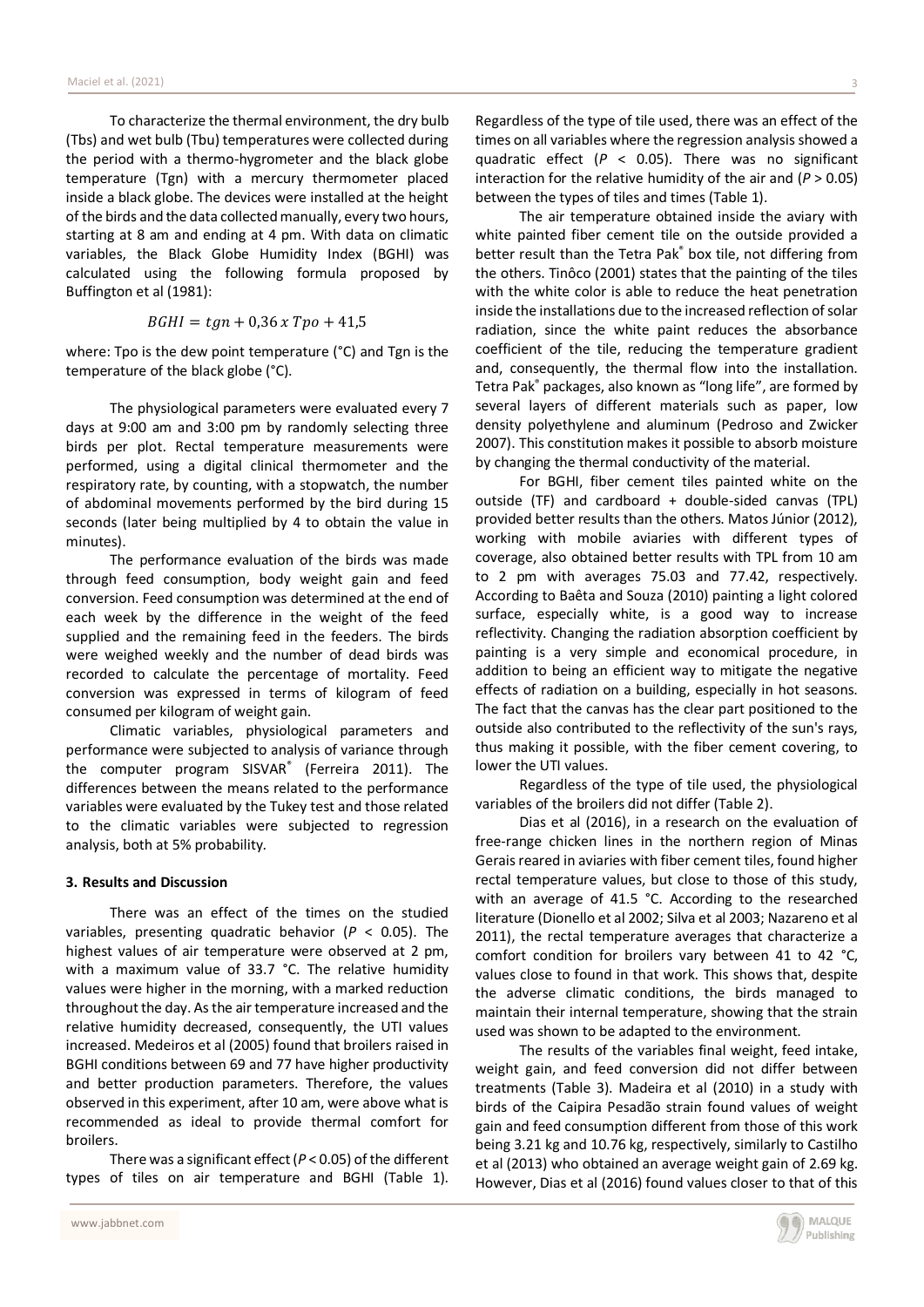work for feed consumption (5.14 kg) and lower for feed conversion with an average of 2.94.

Comparing the performance results recommended by the Colonial Line Management Manual (Globoaves 2011) with those found in the present research, the birds obtained inferior performance. This may have occurred due to the handling, since for the composition of the aforementioned manual the birds receive feed at will and in the present work they were fed only once a day. The unique feeding forces the

birds to make more use of the paddocks in search of other foods, resulting in a greater expenditure of energy and, consequently, a lower performance of them. However, this type of management is recommended for free-range birds, as it does not make them excessively fat, they present a firmer meat texture and better skin color. In addition, it avoids accumulation of fat in the carcass, with fat being an undesirable characteristic for the consumer (Mikulski et al 2011; Veloso et al 2014).

**Table 1** Average values of temperature, relative humidity and BGHI, observed throughout the day inside poultry houses used for free-range broilers covered with different types of tiles.

| Roof tile/            | <b>Schedules</b> |       |       |       |       | Average            | Prob  |  |
|-----------------------|------------------|-------|-------|-------|-------|--------------------|-------|--|
| Climate variable      | 8                | 10    | 12    | 14    | 16    |                    |       |  |
| Air temperature (°C)  |                  |       |       |       |       |                    |       |  |
| <b>TF</b>             | 24.65            | 27.71 | 31.17 | 32.42 | 30.81 | 29.35 <sup>B</sup> | 0.049 |  |
| <b>TPL</b>            | 24.90            | 28.23 | 31.92 | 32.79 | 30.79 | 29.73 <sup>B</sup> |       |  |
| <b>TTP</b>            | 25.21            | 29.50 | 32.08 | 33.79 | 31.42 | 30.40 <sup>A</sup> |       |  |
| <b>TTPP</b>           | 24.83            | 29.13 | 31.60 | 33.50 | 31.00 | 30.01 <sup>A</sup> |       |  |
| Average*              | 24.90            | 28.64 | 31.69 | 33.13 | 31.01 |                    |       |  |
| Prob                  |                  |       | 0.000 |       |       |                    |       |  |
| CV (%)                |                  |       | 4.00  |       |       |                    |       |  |
| Relative humidity (%) |                  |       |       |       |       |                    |       |  |
| <b>TF</b>             | 70.34            | 56.35 | 43.68 | 41.89 | 48.09 | 52.06              | 0.062 |  |
| <b>TPL</b>            | 66.17            | 54.74 | 43.58 | 39.71 | 42.38 | 49.31              |       |  |
| <b>TTP</b>            | 65.24            | 52.11 | 43.37 | 42.43 | 41.61 | 48.94              |       |  |
| <b>TTPP</b>           | 67.33            | 49.91 | 45.35 | 39.03 | 40.48 | 48.42              |       |  |
| Média**               | 67.27            | 53.28 | 43.99 | 40.76 | 43.14 |                    |       |  |
| Prob                  |                  |       | 0.000 |       |       |                    |       |  |
| CV(%)                 |                  |       | 9.13  |       |       |                    |       |  |
| <b>BGHI</b>           |                  |       |       |       |       |                    |       |  |
| <b>TF</b>             | 73.80            | 76.88 | 80.23 | 81.59 | 79.92 | 78.4 <sup>B</sup>  | 0.000 |  |
| <b>TPL</b>            | 73.53            | 77.80 | 80.55 | 81.45 | 77.34 | 78.1 <sup>B</sup>  |       |  |
| <b>TTP</b>            | 78.28            | 82.68 | 85.43 | 89.05 | 83.83 | 83.8 <sup>A</sup>  |       |  |
| <b>TTPP</b>           | 78.32            | 82.19 | 85.93 | 86.87 | 83.23 | 83.3A              |       |  |
| Média***              | 75.98            | 79.89 | 83.08 | 84.74 | 81.08 |                    |       |  |
| Prob                  |                  |       | 0.000 |       |       |                    |       |  |
| CV (%)                |                  |       | 2.32  |       |       |                    |       |  |

TF: Fiber cement tile; TPL: Cardboard tile + double-sided canvas; TTP: Tetra Pak® box tile; TTPP: Tetra Pak® box tile + pet bottle; means followed by different letters in the same column differ by the Tukey test (*P* < 0.05); quadratic effect (\* $\hat{Y}$ = -12.565857-6.555607-0.238348x<sup>2</sup>, R<sup>2</sup>= 0.97; \*\* $\hat{Y}$ = 180.365375-19.664406x+  $0.692734x^2$ ,  $R^2 = 0.99$ ; \*\*\*  $\hat{Y} = 31.653321 + 7.85767x - 0.296049x^2$ ,  $R^2 = 0.94$ ).

**Table 2** Average values of rectal temperature (RT) and respiratory frequency (RF) of free-range broilers raised in poultry houses with different types of tiles.

| Variable      | Tile type |            |       |       | CV (%) | Prob   |  |
|---------------|-----------|------------|-------|-------|--------|--------|--|
|               | TF        | <b>TPL</b> | TTP   | TTPP  |        |        |  |
| $TR$ ( $°C$ ) | 40.65     | 40.68      | 40.64 | 40.70 | 0.50   | 0.9739 |  |
| <b>FR</b>     | 54.35     | 54.51      | 56.84 | 53.33 | 7.22   | 0.6487 |  |

TF: Fiber cement tile; TPL: Cardboard tile + double-sided canvas; TTP: Tetra Pak® box tile; TTPP: Tetra Pak® box tile + pet bottle.

Sarmento et al (2005), evaluating the influence of the external painting of the tiles with white paint on the productive performance of broilers, in sheds covered with fiber cement tile, observed that the white color of the external surface of the tiles was efficient in reducing the temperature of the internal surface of the roof and in providing thermal comfort indexes within the thermoneutrality zone as well as the productive indexes that were shown within the ranges considered ideal by the poultry industry in Brazil.

Melo et al (2012), in a research with female birds of the Label Rouge lineage raised in mobile aviaries with cardboard tiles coated with double-sided canvas, observed final weight and satisfactory weight gain. However, these were accompanied by high feed consumption and worsening of feed conversion, due to the fact that birds have free feed at their disposal throughout the day.

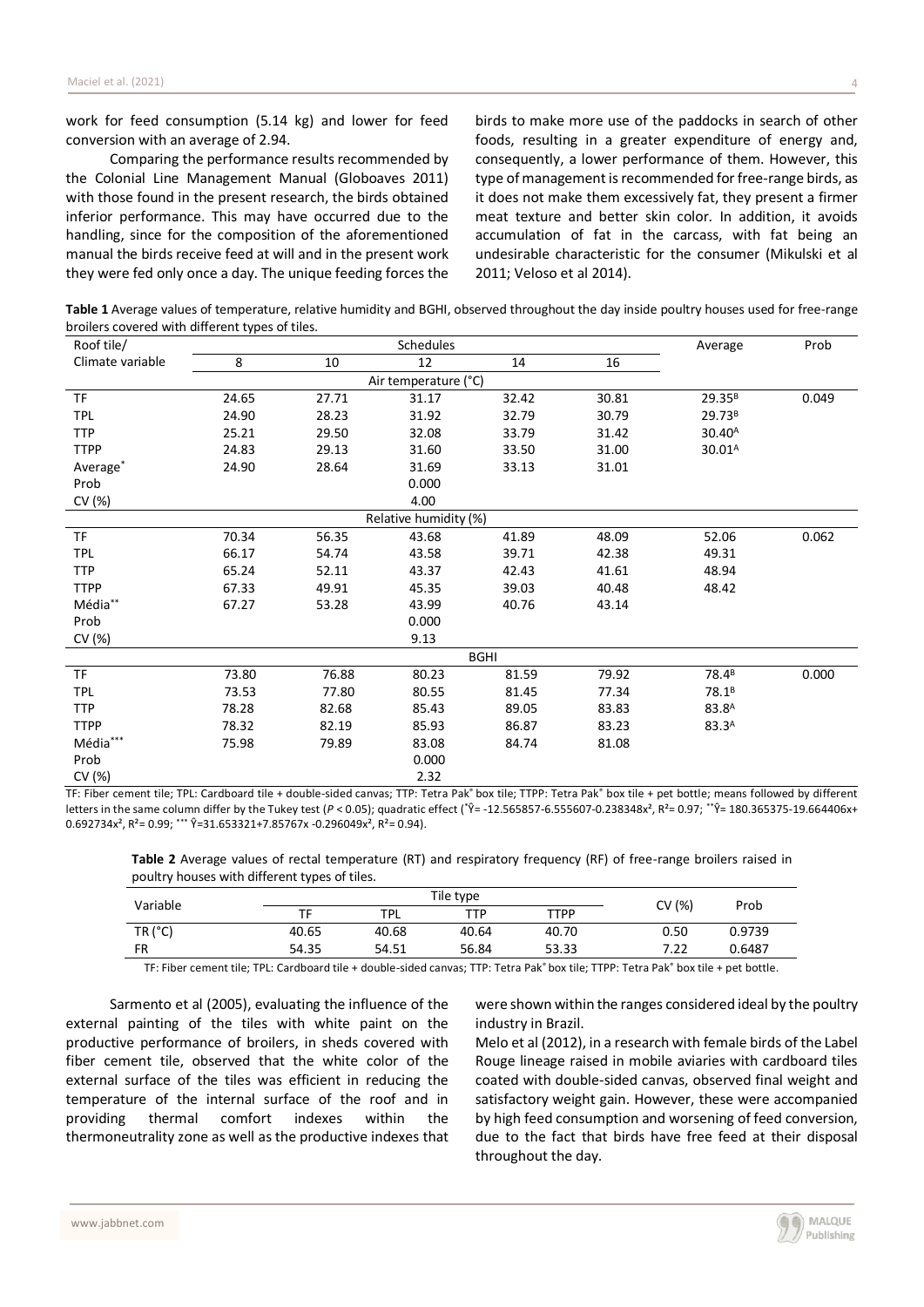| Variable | Tile type |            |            |             | CV(%) | Prob  |
|----------|-----------|------------|------------|-------------|-------|-------|
|          | ТF        | <b>TPL</b> | <b>TTP</b> | <b>TTPP</b> |       |       |
| PF (Kg)  | 1.88      | 1.90       | 1.94       | 1.91        | 3.58  | 0.715 |
| CR (Kg)  | 5.69      | 5.69       | 5.71       | 5.71        | 0.39  | 0.377 |
| GP (Kg)  | 1.39      | 1.41       | 1.41       | 1.44        | 4.75  | 0.769 |
| CA       | 4.12      | 4.04       | 3.95       | 4.03        | 4.90  | 0.713 |

**Table 3** Average values of final weight (PF); feed consumption (CR); weight gain (GP); and feed conversion (CA) of free-range broilers raised in aviaries with different types of tiles.

TF: Fiber cement tile; TPL: Cardboard tile + double-sided canvas; TTP: Tetra Pak® box tile; TTPP: Tetra Pak® box tile + pet bottle.

## **4. Conclusions**

Although the different types of materials evaluated for making the tiles do not influence the physiological and productive responses of the broilers, it can be inferred that the fiber cement tiles painted white on the outside, and the cardboard coated with light canvas on the outside provided a better thermal environment inside the aviaries, which can be indicated for use in shelters for the creation of free-range birds.

## **Conflict of Interest**

The authors declare that they have no conflict of interest.

#### **Funding**

This research did not receive any financial support.

#### **References**

Abpa. Associação Brasileira de Proteína Animal (2020). Relatório Anual 2020. http://abpa-br.org/relatorios/. Acessado em: August 13, 2020.

Abreu VMN, Abreu PG (2011) Os desafios da ambiência sobre os sistemas de aves no Brasil. Revista Brasileira de Zootecnia 40: 1-14.

Amaral AG, Yanagi Junior T, Lima RR, Teixeira VH, Schiassi L (2011) Efeitos do ambiente de produção sobre frangos de corte sexados criados em galpão comercial. Arquivos Brasileiros de Medicina Veterinária e Zootecnia 36:649- 658.

Baêta FC, Souza CF (2010) Ambiência em edificações rurais – conforto animal. UFV, Viçosa. 269p.

Buffington DE, Canton GH, Pitt D, Buffington D, Collazzo-Arocho A (1981) Black globe humidity index (BGHI) as comfort equation for dairy cows. American Society of Agricultural Engineers 24:711-714.

Cardoso CCD, Baêta FC, Tinôco IFF, Silva Cardoso VA (2011) Coberturas com materiais alternativos de instalações de produção animal com vistas ao conforto térmico. Engenharia na Agricultura 19:404-421.

Castilho CCD, Santos TT, Rodrigues CAF, Torres Filho RA (2013) Effects of sex and genotype on performance and yield characteristics of free range broiler chickens. Arquivo Brasileiro de Medicina Veterinária e Zootecnia 65:1483- 1490.

Cassuce DC, Tinôco IFF, Baêta FC, Zolnier S, Cecon PR, Vieira MFA (2013) Thermal comfort temperature update for broiler chickens up to 21 days of age. Engenharia Agrícola 33:28-36.

Cavalcanti FAVR (2019) Avicultura caipira: estudo de mercado para a cadeia da galinha caipira. https://m.sebrae.com.br/Sebrae/Portal%20Sebrae/UFs/RN/Anexos/e-

book-avicultura-caipira-final.pdf. Acessed on: August 3, 2020.

Dias AN, Maciel MP, Aiura, ALO, Arouca CL, Silva DB, Moura, VHS (2016) Linhagens de frangos caipiras criadas em sistema semi-intensivo em região de clima quente. Pesquisa Agropecuária Brasileira 51:2010-2017.

Dionello NJL, Macari M, Ferro JA, Rutz F, Ferro MIT, Luiz Furlan LR (2002) Respostas fisiológicas associadas à termotolerância em pintos de corte de duas linhagens por exposição a altas temperaturas. Revista Brasileira de Zootecnia 31:79-85.

Ferreira DF (2011) Sisvar: a computer statistical analysis system. Ciência e Agrotecnologia 35:1039-1042.

Fiorelli J, Fonseca R, Morceli, JAB, Dias AA (2010). Influência de diferentes materiais de cobertura no conforto térmico de instalações para frangos de corte no Oeste Paulista. Engenharia Agrícola 30:986-992.

Globoaves (2011) Manual de manejo – linha colonial. http://avicultura.globoaves.com.br/. Acessed on: January 20, 2016.

Madeira LA, Sartori JR, Araújo PCA, Pizzolante CC, Saldanha ESPB, Pezzato AC (2010) Avaliação do desempenho e do rendimento de carcaça de quatro linhagens de frangos de corte em dois sistemas de criação. Revista Brasileira de Zootecnia 39:2214-2221.

Matos Júnior JB (2012) Avaliação de diferentes materiais de cobertura para construção do telhado de aviários móveis. Dissertação, Universidade Federal de Minas Gerais.

Medeiros CM, Baeta FC, Oliveira RFM, Tinoco IFF, Albino LFT, Cecon PR (2005) Efeito da temperatura, umidade relativa e velocidade do ar em frangos de corte. Engenharia na Agricultura 13:277-286.

Melo SS, Faria Filho DE, Rodriguez NM, Azevedo IL, Veloso ÁLC, Dias AN, Ribeiro HOC, Alves JJM, Carneiro WA, Marques PB, Dias VB, Fernandes V, Matos Júnior JB, Nogueira WCL (2012) Desempenho e rendimento de carcaça de frangos de corte Label Rouge criados em aviários móveis. In: Faria Filho DE (Org.). Criação de aves em aviários móveis – As pesquisas conduzidas no ICA de 2008 a 2013. ICA/UFMG, Montes Claros, pp 35-42.

Mikulski D, Celej J, Jankowski J, Majeswska T, Mikulska M (2011) Growth performance, carcass traits and meat quality of slower-growing and fastgrowing chickens raised with and without outdoor Access. Asian-Australasian Journal of Animal Sciences 24:1407-1416.

Nascimento GR, NÄÄS IA, Baracho MS, Pereira DF, Neves DP (2014) Termografia infravermelho na estimativa de conforto térmico de frangos de corte. Revista Brasileira de Engenharia Agrícola e Ambiental, 18: 658-663.

Nazareno AC, Pandorfi H, Guiselini C, Vigoderis RB, Pedrosa, EMR (2011) Bem-estar na produção de frango de corte em diferentes sistemas de criação. Engenharia Agrícola, 31:13-22.

Pedroso MC, Zwicker R (2007) Sustentabilidade na cadeia reversa de suprimentos: um estudo de caso do Projeto Plasma. Revista de Administração 42:414-430.

Sarmento LGV, Dantas RT, Furtado DA, Nascimento JWB, Silva JHV (2005) Efeito da pintura externa do telhado sobre o ambiente climático e o desempenho de frangos de corte. Agropecuária Técnica 26:117-122.

Silva KCP, Campos AT, Yanagi Júnior T, Cecchin D, Lourençoni D, Ferreira JC (2015) Reaproveitamento de resíduos de embalagens Tetra Pak® em coberturas. Revista Brasileira de Engenharia Agrícola e Ambiental 19:58-63.

Silva IJO, Sevegnani KB (2001) Ambiência na produção de aves de postura. In: Silva IJO (Ed). Ambiência na produção de aves em clima tropical. FUNEP, Piracicaba, pp.150-214.

Silva MAN, Hellmeister Filho P, Rosário MF, Coelho AAD, Savino VJM, Garcia AAF Silva, IJO, Menten, JFM (2003) Influência do sistema de criação sobre o